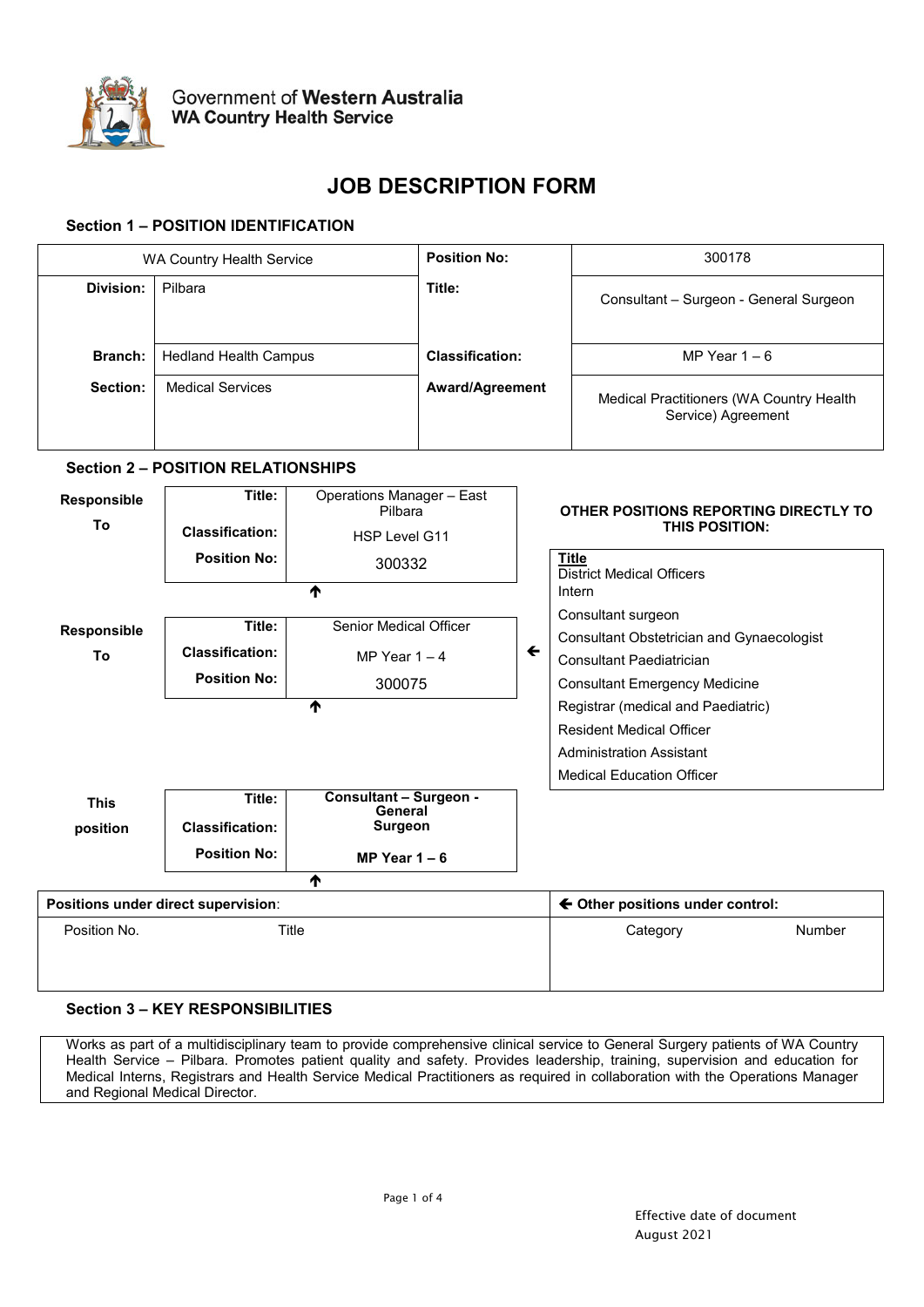| <b>TITLE</b> | Consultant – Surgeon – General Surgeon | <b>POSITION NO</b>    | 300178          |
|--------------|----------------------------------------|-----------------------|-----------------|
|              |                                        | <b>CLASSIFICATION</b> | MP Level 1 $-6$ |



The WA Country Health Service (WACHS) is the largest country health system in Australia and one of the biggest in the world, providing health services to over half a million people, including over 50,000 Aboriginal people, over a vast two and a half million square kilometres area.

WA Country Health Service hospitals handle almost as many births as the State's major maternity hospital – and 40% of the State's emergency presentations. The range of health services provided include acute inpatient and emergency care, population and public health, mental health, Aboriginal health, aged care and includes increasing number of services provided by telehealth video-conferencing.

Our dedicated and committed staff work hard to fulfil our vision of Healthier country communities through partnerships and innovation*,* to deliver health services that support the health and well-being of individuals and communities in rural and remote Western Australia.

## **OUR MISSION**

To deliver and advance high quality care for country WA communities

## **OUR VISION**

To be a global leader in rural and remote healthcare

## **OUR STRATEGIC PRIORITIES**

*Caring for our patients -* Providing safe, patient-centred care, ensuring the needs of our patients are at the core of everything we do

*Addressing disadvantage and inequity -* Delivering focussed and accessible services for those who need it most *Building healthy, thriving communities* - Supporting country people to be as healthy as they can be and continuing to play our part in the economic and social viability of country communities

*Delivering value and sustainability -* Ensuring that the services we provide are sustainable and we are transparent about our performance

*Enabling our staff* - Supporting our staff to deliver great care, empowering them to learn, grow, innovate and lead *Leading innovation and technology* - Embracing innovation and technology to create a safer, more connected and equitable health system

*Collaborating with our partners* - Partnering to deliver more integrated services that improve patient outcomes and experience, giving consumers more choice and control

## **OUR VALUES**

*Community* – We live and work in country communities. We are invested in the health, wellness and viability of country communities and the vibrancy, diversity and future of country WA.

*Compassion* – We are inclusive, respectful, and considerate. We care deeply about the people in our care and country communities.

*Quality* – We provide safe, high-quality care, constantly striving to innovate, improve and achieve trust in our care. *Integrity* – We bring honesty, collaboration and professionalism to everything that we do.

*Equity* – We are passionate about fairness in healthcare for all Western Australians, especially the most vulnerable and disadvantaged people and communities.

*Curiosity* – We continually enquire and seek to understand, using the best evidence, insight and research to improve care.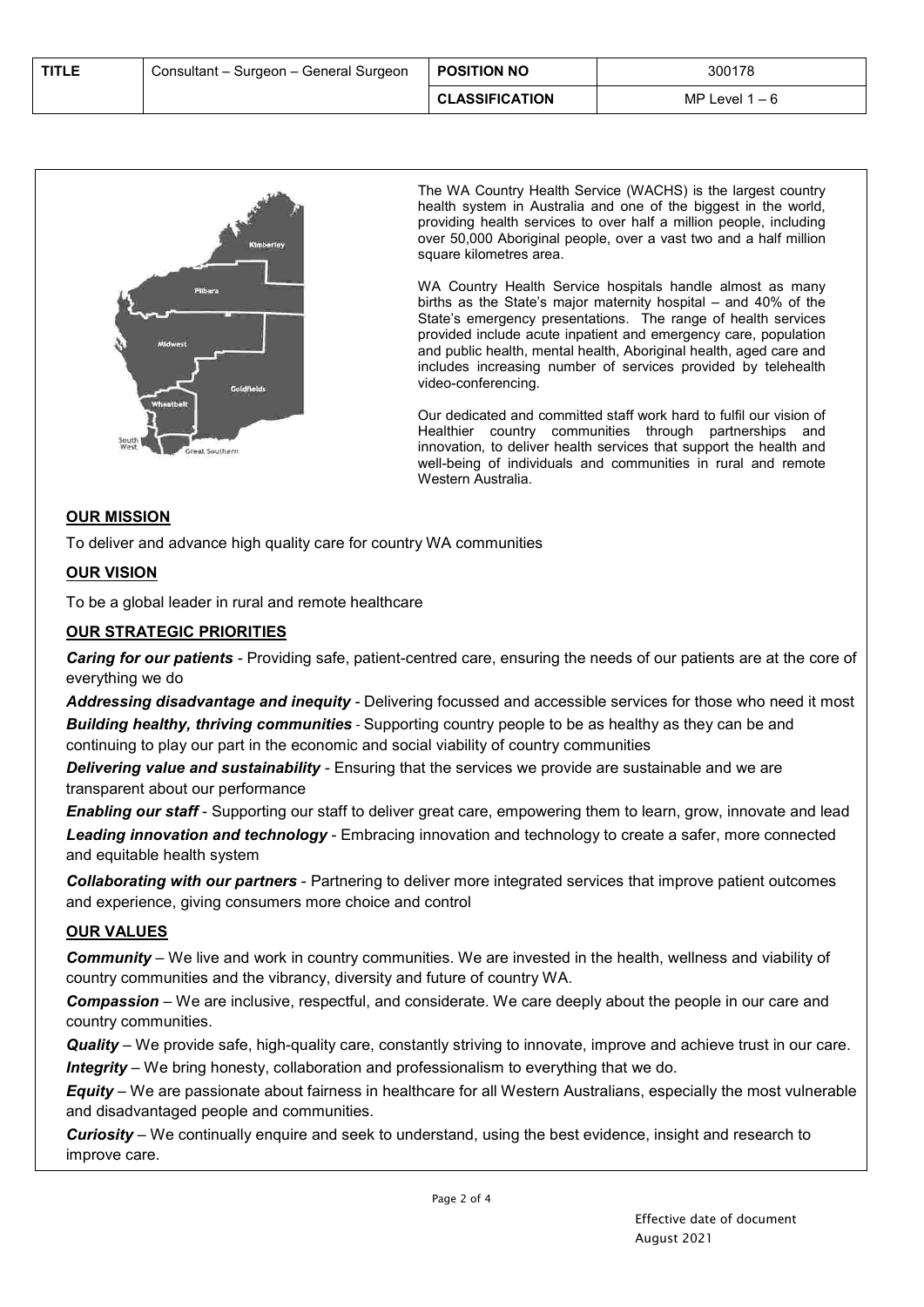## **Section 4 – STATEMENT OF DUTIES**

| Duty No.   | <b>Details</b>                                                                                                                                                                                                                                                                                                                        |  |
|------------|---------------------------------------------------------------------------------------------------------------------------------------------------------------------------------------------------------------------------------------------------------------------------------------------------------------------------------------|--|
| 1.0<br>1.1 | <b>CLINICAL</b><br>Provides elective and emergency inpatient general surgical services                                                                                                                                                                                                                                                |  |
| 1.2        | Provides outpatient general surgical services                                                                                                                                                                                                                                                                                         |  |
| 1.3        | Works as part of a multidisciplinary team to provide clinical management of Pilbara<br>general surgical patients.                                                                                                                                                                                                                     |  |
| 1.4        | Develops and provides an integrated WA Country Health Service (WACHS) Pilbara<br>regional general surgery service including the provision of telephone and<br>videoconference consultation and advice. Service provision will need to be flexible<br>and may vary from time to time depending on organisational needs and objectives. |  |
| 1.5        | Provides clinical services in a culturally appropriate and sensitive manner                                                                                                                                                                                                                                                           |  |
| 1.6        | Provides an on-call service for operating theatre, inpatients, high dependency unit<br>and emergency department                                                                                                                                                                                                                       |  |
| 1.7        | Supports Nursing, Allied Health, Aboriginal Health Workers and Medical Staff in the<br>delivery of health care                                                                                                                                                                                                                        |  |
| 1.8        | Maintain professional standards and ethics as is appropriate to the seniority and<br>leadership role of clinical staff and according to WACHS Pilbara code of conduct                                                                                                                                                                 |  |
| 2.0        | <b>CLINICAL ADMINISTRATION</b>                                                                                                                                                                                                                                                                                                        |  |
| 2.1        | Participates in departmental and other meetings as required to meet organisational<br>and service objectives                                                                                                                                                                                                                          |  |
| 2.2        | Attends to medical, insurance and legal reports and other management tasks as<br>directed by the Senior Medical Officer                                                                                                                                                                                                               |  |
| 2.3        | Commits to developing WACHS Pilbara as a centre of excellence for provision of<br>rural health in Western Australia                                                                                                                                                                                                                   |  |
| 2.4        | Participates in performance development sessions                                                                                                                                                                                                                                                                                      |  |
| 2.5        | Participates in the notification and investigation of clinical incidents                                                                                                                                                                                                                                                              |  |
| 2.6        | Advises Senior Medical Officer of complaints received and provides timely response<br>to those pertaining to themselves                                                                                                                                                                                                               |  |
| 2.7        | Ensures compliance with relevant standards, legislation and regulatory<br>requirements                                                                                                                                                                                                                                                |  |
| 2.8        | Demonstrates willingness to achieve department and organisational objectives in a<br>feasible and innovative manner                                                                                                                                                                                                                   |  |
| 3.0        | <b>EDUCATION</b>                                                                                                                                                                                                                                                                                                                      |  |
| 3.1        | Supervises junior medical staff, including assessment of staff performance in<br>relation to clinical competence, adherence to standards, timely and accurate<br>documentation, and communication with patients, relatives, peers, other staff and<br>doctors in other hospitals and in the community.                                |  |
| 3.2        | Participates in professional continuing educational activities and provides evidence<br>of maintaining current knowledge and skills.                                                                                                                                                                                                  |  |
| 3.3        | Provides regular formal and informal teaching to undergraduate and postgraduate<br>medical, nursing, allied health and Aboriginal health worker staff and colleagues                                                                                                                                                                  |  |
| 3.4        | Attends/completes mandatory education sessions as required by WACHS Pilbara<br>and any other sessions deemed necessary by the Senior Medical Officer                                                                                                                                                                                  |  |
| 3.5        | Supervises guides and teaches nursing, allied health and other support staff as                                                                                                                                                                                                                                                       |  |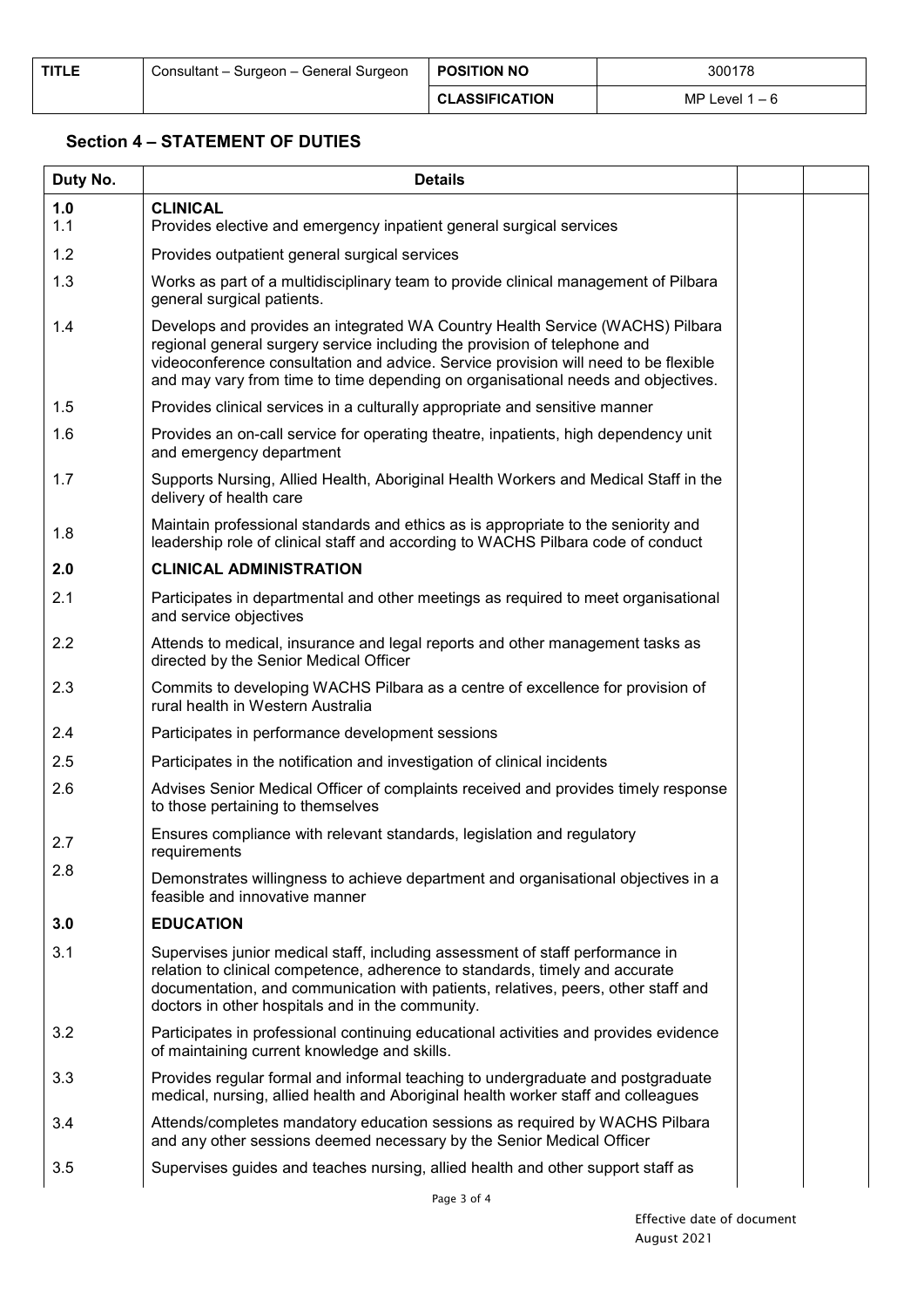| <b>TITLE</b>                                                                                                                                                                                                                                                                                                                                                                                                                                                                  | Consultant - Surgeon - General Surgeon                                                                                                                                                                                                                                                                                                                                                                                                                                                                                                                                                                                                                                                                 | <b>POSITION NO</b>    | 300178         |  |  |
|-------------------------------------------------------------------------------------------------------------------------------------------------------------------------------------------------------------------------------------------------------------------------------------------------------------------------------------------------------------------------------------------------------------------------------------------------------------------------------|--------------------------------------------------------------------------------------------------------------------------------------------------------------------------------------------------------------------------------------------------------------------------------------------------------------------------------------------------------------------------------------------------------------------------------------------------------------------------------------------------------------------------------------------------------------------------------------------------------------------------------------------------------------------------------------------------------|-----------------------|----------------|--|--|
|                                                                                                                                                                                                                                                                                                                                                                                                                                                                               |                                                                                                                                                                                                                                                                                                                                                                                                                                                                                                                                                                                                                                                                                                        | <b>CLASSIFICATION</b> | MP Level $1-6$ |  |  |
| 3.6<br>3.7<br>4.0<br>4.1<br>4.2<br>4.3<br>4.4<br>4.5<br>5.0<br>5.1                                                                                                                                                                                                                                                                                                                                                                                                            | appropriate.<br>Participates in departmental academic activities.<br>Participates in and promotes research activities where appropriate and possible<br><b>QUALITY IMPROVEMENT</b><br>Ensure the ongoing application of continuous quality improvement principles in<br>systematically evaluating and meeting customer needs<br>Participates in peer review and morbidity/mortality processes including meetings as<br>rostered<br>Participates in quality improvement activities as required<br>Conducts clinical audits and patient medical record audits as required<br>Participates in the ACHS Accreditation process<br><b>OTHER</b><br>Oher duties as directed by line manager or their delegate |                       |                |  |  |
| The occupant of this position will be expected to comply with and demonstrate a positive commitment to the WACHS<br>values and the highest achievement in demonstrating positive commitment to Equal Employment Opportunity,<br>Occupational Safety & Health, Public Sector Standards, Code of Conduct, Code of Ethics, Quality Improvement,<br>Performance Management, Customer Focus, Disability Services Act and Confidentiality throughout the course of their<br>duties. |                                                                                                                                                                                                                                                                                                                                                                                                                                                                                                                                                                                                                                                                                                        |                       |                |  |  |